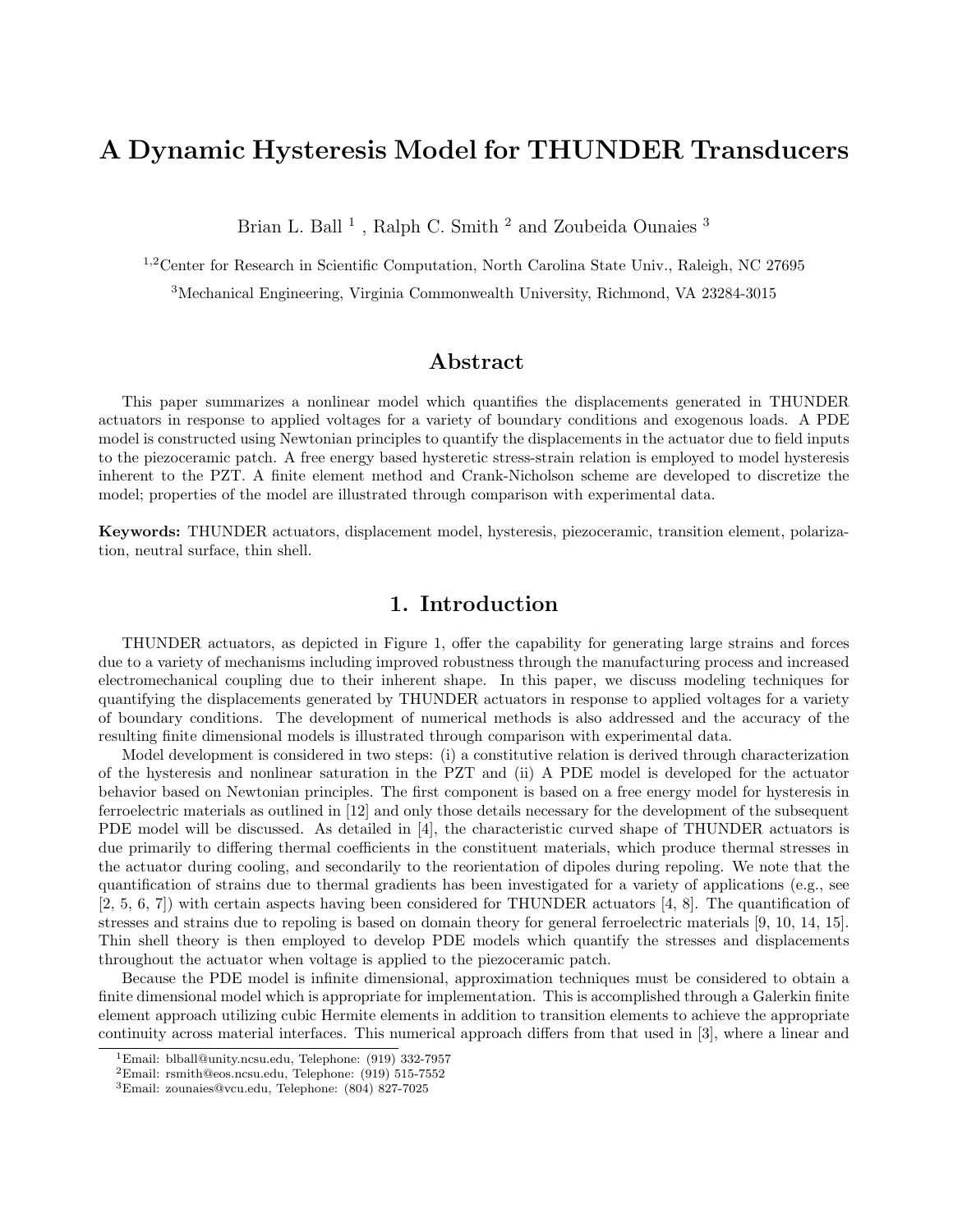

**Figure 1.** A THUNDER actuator manufactured by FACE International corporation.

cubic Hermite model was employed, in that the finite element method in this paper significantly reduces the order of the model while achieving higher numerical accuracy.

The geometry of the THUNDER actuators is outlined in Section 2 and a model which quantifies the hysteretic electric field-polarization relation is summarized in Section 3. The PDE model quantifying the displacements is then presented in Section 4 along with boundary conditions which characterize a variety of experimental setups. The numerical methods are discussed in Section 5 and examples illustrating the performance of the resulting finite dimensional model are presented in Section 6. Finally, extensions and future work is outlined in Section 7.

## **2. Actuator Geometry**

THUNDER actuators are typically comprised of a piezoceramic wafer, a metallic backing material, hot melt adhesive layers, and an optional metallic top layer. As detailed in [4], materials commonly employed for backing layers include aluminum, stainless steel and brass while LaRC-SI is employed as the adhesive.

During the manufacturing process, the materials are placed in a vacuum bag and heated to  $325^{\circ}$  C under a pressure of 241.3 kPa. During the cooling process, the LaRC-SI solidifies at approximately  $270^{\circ}$  C and subsequent cooling produces curvature in the actuator due to differing thermal coefficients of the constituent materials. Because the Curie temperature for PZT-5A ( $350^{\circ}$  C) is in the proximity of the manufacturing temperature, the final step in the fabrication process is comprised of repoling the material through the application of a sustained DC voltage.

THUNDER actuators have a characteristic dome shape due to the manifestation of differing thermal properties in the PZT and backing material during the cooling process and the rotation of dipoles during repoling. In general, curvature will occur in both component directions in a rectangular actuator; however, for the models developed here, we consider actuators whose width is small as compared with the length so that motion is predominantly in one dimension. Finally, we note that the curvature in the actuators occurs only in regions covered by the piezoceramic patch and hence the end tabs remain initially straight.

The radius of curvature  $R$  is calculated utilizing geometry and experimental measurements of the dome height h. As detailed in [4], the arclength of the tabs and PZT, denoted t and s, the dome height and the radius of curvature are related by

$$
h = R \left[ 1 - \cos\left(\frac{s}{2R}\right) \right] + t \cdot \sin\left(\frac{s}{2R}\right). \tag{1}
$$

Equation (1) is a nonlinear equation in which the radius of curvature can be calculated from experimental measurements of the dome height.

#### **2.1 Neutral Surface**

The reference surface for the displacements in the actuator is taken to be the neutral surface  $z_{ns}$ . To satisfy the Kirchhoff hypothesis as detailed in [1], the displacements are assumed to be linear in the thickness direction z. Therefore, the mechanical stress  $\sigma$  and total strain e in the actuator, as depicted in Figure 2a, are related by  $\sigma = Ye$  and  $e = \varepsilon + \kappa (z - z_{ns})$  where  $\varepsilon$  and  $\kappa$  respectively denote the midsurface strain and change in curvature while Y is the Young's modulus. To calculate  $z_{ns}$ , a force balance at equilibrium under the assumption of pure bending (i.e.,  $\varepsilon = 0$ ) yields

$$
\int_0^h Y_b \kappa (z - z_{ns}) dz + \int_h^{h + h_{pe}} Y_{pe} \kappa (z - z_{ns}) dz = 0,
$$
\n(2)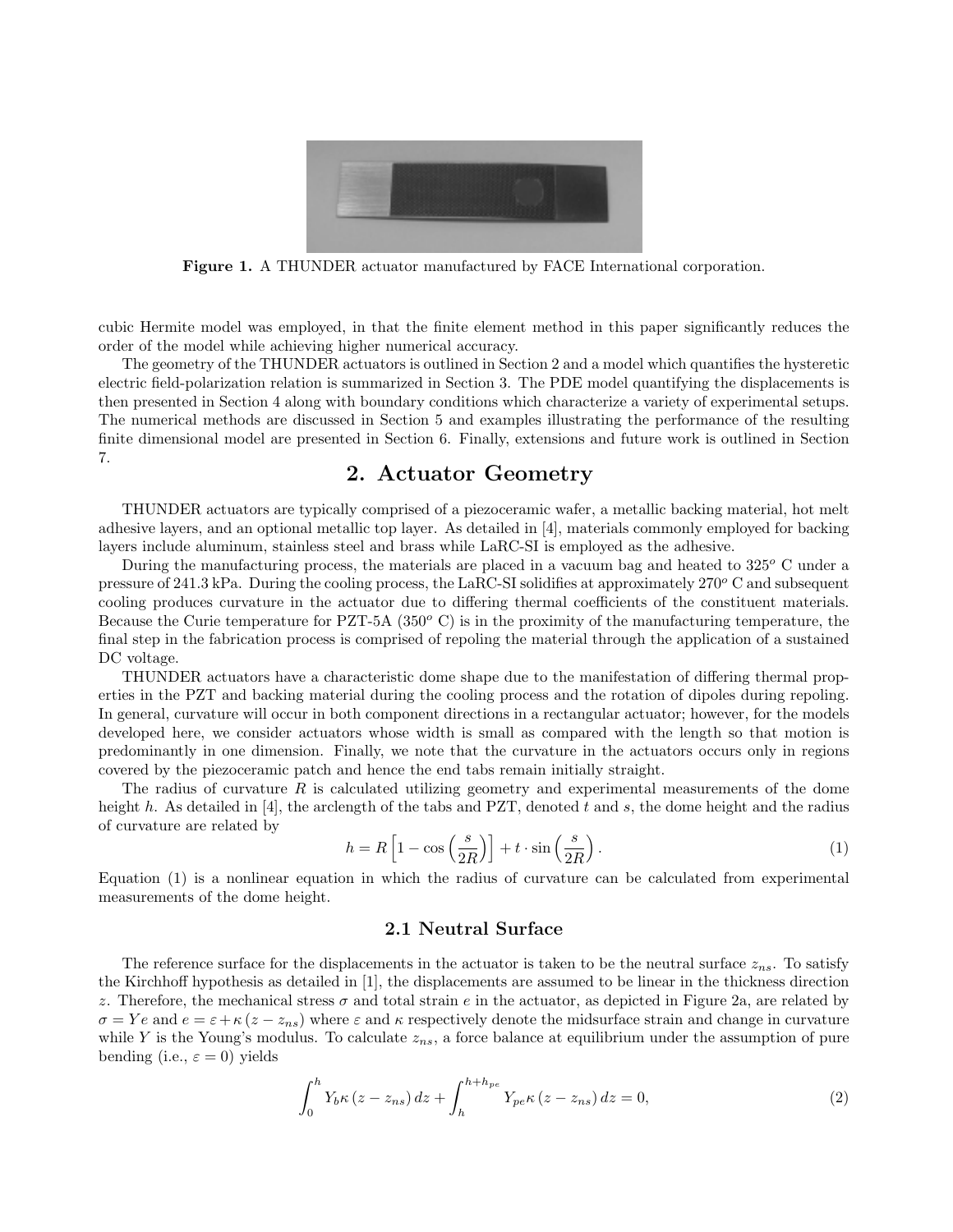

**Figure 2.** (a) Neutral surface of THUNDER actuator with the total strain e decomposed into a pure stretching component  $\varepsilon$  and a pure bending component  $\kappa$ ; (b) Actuator geometry with flat tabs.

where h and  $h_{pe}$  are the thicknesses of the steel and PZT layers while  $Y_b$  and  $Y_{pe}$  are the Young's modulus of the steel and PZT layers respectively. Solving (2) for the neutral surface gives

$$
z_{ns} = \frac{Y_b h^2 + Y_{pe} h_{pe}^2 + 2Y_{pe} h_{pe} h}{2 \left( Y_{pe} h_{pe} + Y_b h \right)}.
$$
\n(3)

It is noted that taking the limit as  $h \to 0$  (i.e., no backing material) implies that  $z_{ns} = \frac{h_{pe}}{2}$  (the middle of the PZT layer) and that taking the limit as  $h_{pe} \rightarrow 0$  (i.e., no PZT layer) implies that  $z_{ns} = \frac{h}{2}$  (the middle of the steel layer).

### **3 Hysteretic Electric Field-Polarization Relationship**

In this section, we develop the hysteretic stress-strain relationships used in the displacement model. The force and moment resultants due to an applied electric field are also derived. A nonlinear electric field-polarization relationship that is used to model the hysteresis and nonlinear saturation exhibited in a PZT patch is also discussed.

#### **3.1 Hysteresis Model**

As detailed in [12], macroscopic models for the hysteretic electric field-polarization relation in piezoceramics are typically based on phenomenological principles, thermodynamic tenets, or energy formulations employed in concert with homogenization techniques. Preisach theory has the advantage of providing a mathematical model quantifying hysteresis when the underlying physics is poorly understood. However, the resulting models tend to have a large number of nonphysical parameters which is undesirable for parameter identification applications. Also, the original Preisach theory does not accommodate reversible effects or variable operating temperatures and the inclusion of such effects significantly diminishes the efficiency of the resulting models.

The macroscopic polarization model used in this paper is developed in [12] through a combination of free energy principles at the lattice level and stochastic homogenization techniques which accommodates transient dynamics and ensures closure of biased minor loops. The model is of sufficiently low order to facilitate real-time control implementation as analogously illustrated for magnetostrictives in [16]. Boltzmann principles are used to construct the Helmholtz energy through an internal energy balance of positive and negative dipole configurations and entropy effects. A Gibbs relation G quantifying the change in the energy landscape due to an applied field is provided by the inclusion of the electrostatic work term and the necessary condition  $\frac{\partial G}{\partial P} = 0$  gives the local polarization.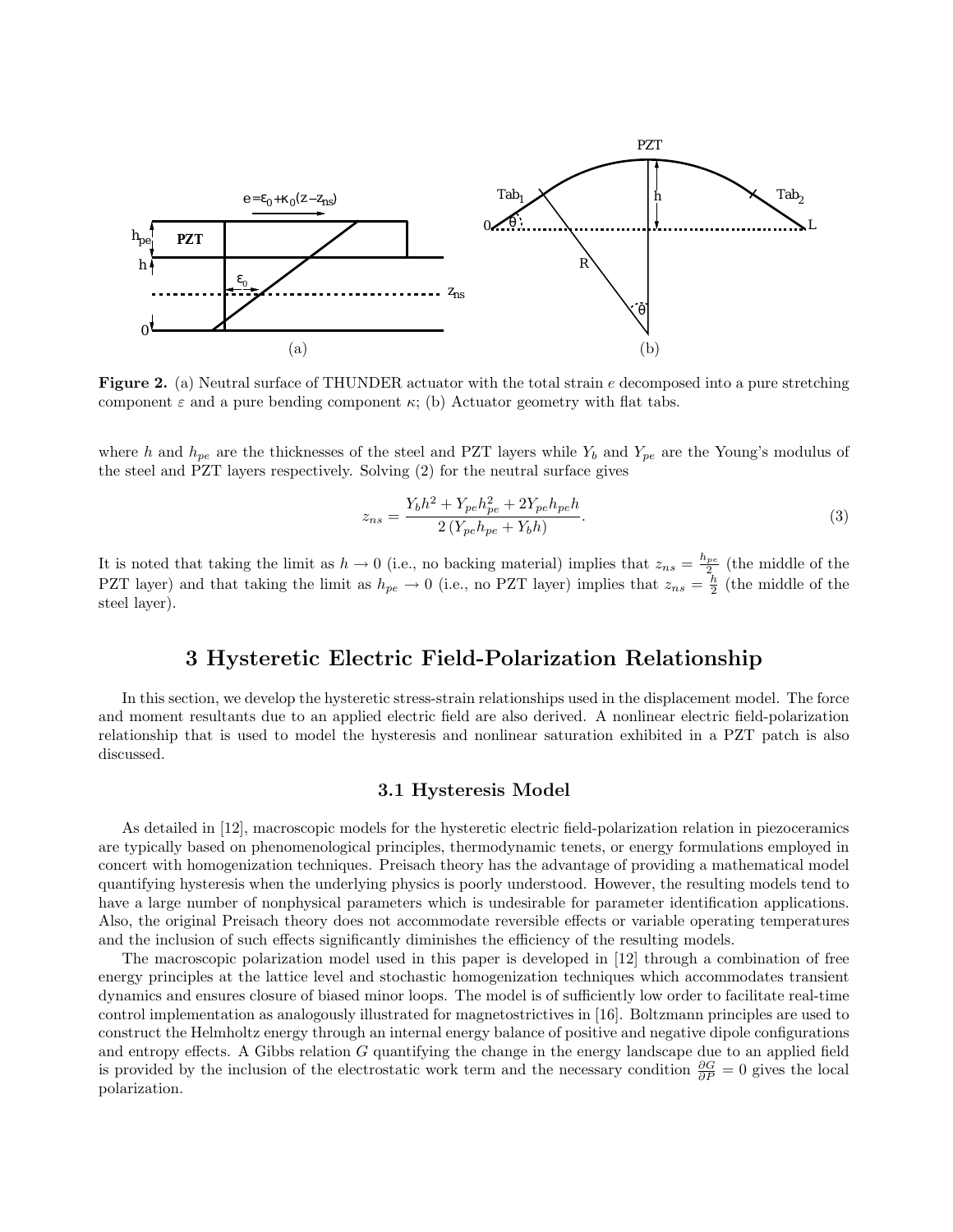To establish a constitutive relation as in [13], we assume the relation between the applied voltage  $V(t)$  or electric field  $E(t)$  and the generated strains e exhibits hysteresis and saturation nonlinearities. Furthermore, we assume the relation between the polarization  $P(t)$  and strain is linear so that all nonlinear effects occur in the relationship between the field and the polarization. This leads to a hysteretic constitutive relation

$$
\hat{\sigma}_{pe} = Y^P \beta P(E, \hat{\sigma}_{pe}) \tag{4}
$$

where  $Y^P$  is the Young's modulus at constant polarization values,  $P(E, \hat{\sigma}_{pe})$  is the polarization, which is quantified in the following subsections and  $\beta$  is a scaling constant. The external forces and moments  $\hat{N}$  and  $\widehat{M}$ are then calculated by integrating the stress through the thickness of the actuator,

$$
\widehat{N} = \int_{h}^{h+h_{pe}} \widehat{\sigma}_{pe} \chi_{pe} dz \quad , \quad \widehat{M} = \int_{h}^{h+h_{pe}} \widehat{\sigma}_{pe} (z - z_{ns}) \chi_{pe} dz. \tag{5}
$$

#### **3.1.1 Energy Formulation**

For fixed temperatures, we employ the theory of [12] in which it is illustrated that a reasonable formulation for the Helmholtz energy is the piecewise quadradic relation

$$
\psi(P) = \begin{cases} \frac{1}{2}\eta (P + P_R)^2 & , P \le -P_I \\ \frac{1}{2}\eta (P - P_R)^2 & , P \ge P_I \\ \frac{1}{2}\eta (P_I - P_R) \left(\frac{P^2}{P_I} - P_R\right) & , |P| < P_I \end{cases} \tag{6}
$$

where  $P_I$  and  $P_R$  denote the positive inflection point and polarization at which the minimum occurs. The resulting Gibbs free energy is derived by combining the potential energy of a dipole in the field with the Helmholtz free energy throughout the lattice to yield  $G = \psi - EP$ .

It is illustrated in [12] that under the assumption of low thermal activation, the local average polarization  $\bar{P}$ , at fixed temperature, can be derived from the necessary condition that  $\frac{\partial G}{\partial P} = 0$ . For computational efficiency,  $\overline{P}$  is formulated as

$$
\bar{P} = \frac{E}{\eta} + P_R \Delta \tag{7}
$$

where  $\Delta = 1$  if evaluating on the upper branch of the hysteresis kernel and  $\Delta = -1$  if evaluating on the lower branch.

### **3.1.2 Coercive Field and Effective Fields**

Nonuniformities in the lattice structure of the PZT produce a distribution of Helmholtz and Gibbs free energy profiles which can be manifested as variations in the local coercive field and local remanent polarization and can produce differing saturation behaviour after dipole switching. Other variations can be produced by stress nonhomogeneities, nonuniform lattice orientations across grain boundaries and crystalline anisotropies.

To incorporate variability in the lattice structure in the piecewise quadratic Helmholtz model (6), we consider the coercive field  $E_c$  to be manifestations of an underlying distribution of the form

$$
f(E_c) = \exp\left[-\left(\frac{\ln(E_c/\bar{E}_c)}{2c}\right)^2\right],\tag{8}
$$

rather than fixed values which is typically assumed for single crystals having a uniform lattice structure.

In creating a macroscopic model for the polarization, we also consider the effective fields in the material. As detailed in [12], an applied field in a ferroelectric is augmented by fields generated by neighboring dipoles which produce non-homogeneous effective fields in the material. This produces variations in the applied field that can significantly alter the resulting polarization. To incorporate these variations, we consider the effective field to be normally distributed about the applied field.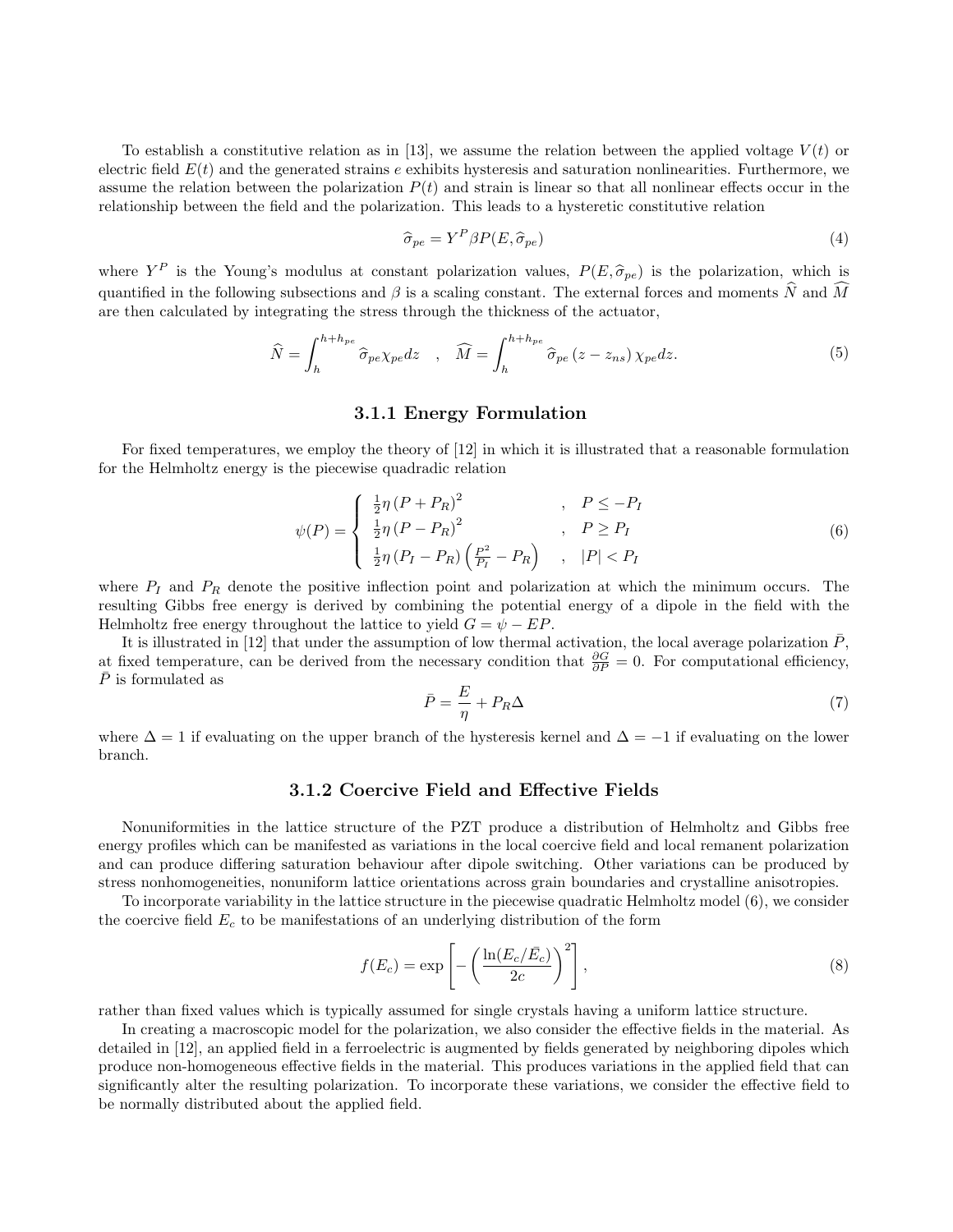The introduction of variations in the effective field produces domain switching in advance of the remanence point in accordance with observations from experimental data. The complete macroscopic polarization model, as derived in [12], for nonhomogeneous, polycrystalline materials with variable effective fields is given by

$$
\left[P(E)\right](t) = \int_0^\infty \int_{-\infty}^\infty \left[\bar{P}\left(E + \varepsilon; E_c\right)\right](t) e^{-(\varepsilon)^2/b} e^{-\left[\ln(E_c/E_c)/2c\right]^2} d\varepsilon dE_c \tag{9}
$$

where  $\bar{P}$  is defined by (7). Note that (9) does not incorporate ferroelastic coupling so this formulation of the polarization model should be restricted to low frequency drive regimes.

## **4 THUNDER Model Development**

In this section, we develop models which quantify the displacements produced in the actuators due to the input of voltages to the PZT or externally applied loads. Curved and flat beam equations are coupled together through appropriate interface conditions to yield a physically accurate representation of the THUNDER actuator. The Donnell-Mushtari version of thin shell theory is used to obtain the strain-displacement relations when describing the deformation of the middle surface. A hysteretic stress-strain relation derived from the nonlinear electric field-polariztion relation 9 is employed to describe the electromechanical coupling in the PZT. Since THUNDER actuators are used in various configurations, several boundary conditions are introduced and their numerical implementation is discussed. To facilitate numerical implementation of the model, a corresponding weak formulation is derived and employed in the examples.

### **4.1 Displacement Model**

The displacement model is derived under the assumption that the actuator region covered by the patch is curved while the tabs are initially straight. To specify the geometry, we let  $\gamma$  denote the arclength with  $\gamma = 0$ at the left end of the actuator as depicted in Figure 3. We assume that the tabs have equal length and that the portion covered by the piezoceramic patch has arclength  $(\gamma_2 - \gamma_1)$ . The region covered by the patch is denoted by  $\chi_{pe}(\gamma)=[\gamma_1, \gamma_2]$  where

$$
\chi_{pe}(\gamma) = \begin{cases} 1, & \gamma_1 \le \gamma \le \gamma_2 \\ 0, & \text{otherwise} \end{cases}
$$
 (10)

while [0, L] again denotes the support for the full actuator. In the tabs, we have  $\gamma = x$  whereas  $\gamma = R\theta$  for the curved portion of the actuator. The radius of curvature is denoted by  $R$  and calculated from dome height measurements using relation (1). The backing material is assumed to have width b, thickness h, density  $\rho_b$ and Young's modulus  $Y_b$  while the corresponding material parameters for the PZT layer are  $b_{pe}$ ,  $h_{pe}$ ,  $\rho_{pe}$  and  $Y_{pe}$ , respectively. The longitudinal and transverse displacements, which are coupled due to the curvature, are respectively denoted by  $v$  and  $w$ .

Under the assumptions of linear displacements, negligible rotational effects and shear deformation, and linear internal stress-strain relations, the motion of the actuator can be described by the motion of the neutral

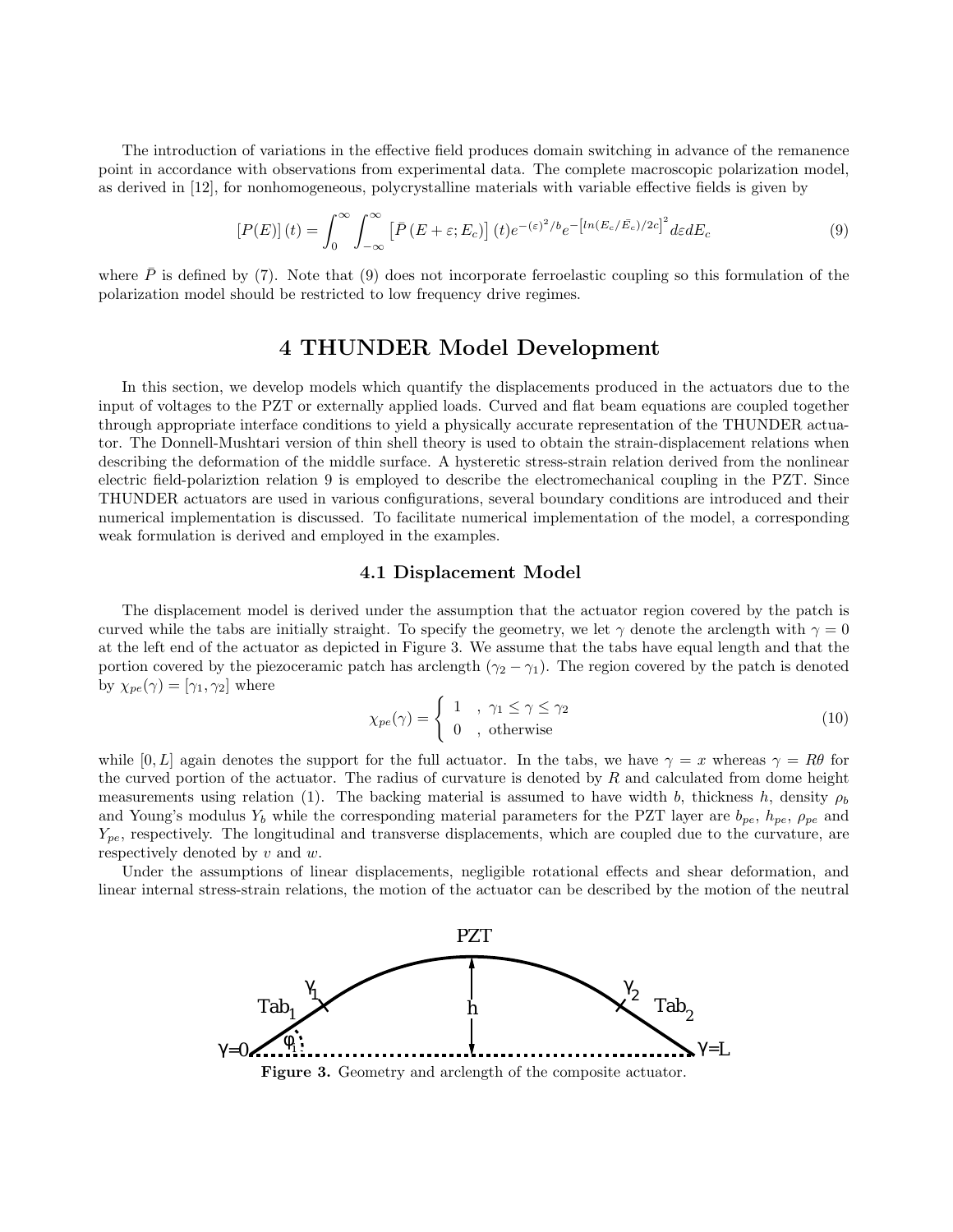surface. A force and moment balancing under these assumptions for the curved portion of the actuator yields the dynamic equations

$$
\rho(\gamma)\frac{\partial^2 v}{\partial t^2} - \frac{\partial N_\gamma}{\partial \gamma} = -\frac{\partial \widehat{N}_\gamma}{\partial \gamma},
$$
  

$$
\rho(\gamma)\frac{\partial^2 w}{\partial t^2} - \frac{\partial^2 M_\gamma}{\partial \gamma^2} + \frac{1}{R}N_\gamma = \hat{q}_n - \frac{\partial^2 \widehat{M}_\gamma}{\partial \gamma^2}
$$
\n(11)

where  $\rho(\gamma) = \rho_b h + \rho_{pe} h_{pe} \chi_{pe}$ .

Here  $N_{\gamma}$  and  $M_{\gamma}$  denote the internal force and moment resultants while  $\hat{N}_{\gamma}$  and  $\hat{M}_{\gamma}$  represent the external forces and moments generated by applied voltages to the patches, as calculated in  $(5)$ . Finally,  $\hat{q}_n$  denotes applied normal loads to the actuator. As detailed in [1], the modeling equations (11) are consistent with the restriction of modified Donnell-Mushtari shell equations to the actuator geometry.

The internal resultants incorporate the material properties of the backing material and PZT. They are computed by integrating the stress through the thickness of the actuator which yields

$$
N_{\gamma} = [Y_b h + Y_{pe} h_{pe} \chi_{pe}(\gamma)] \cdot \varepsilon_{\gamma} + [Y_b h a_1 + Y_{pe} h_{pe} a_2 \chi_{pe}(\gamma)] \cdot \kappa_{\gamma} + [ch + c_b p e h_{pe} \chi_{pe}(\gamma)] \cdot \varepsilon_{\gamma} + [c_b h a_1 + c_{pe} h_{pe} a_2 \chi_{pe}(\gamma)] \cdot \kappa_{\gamma}, M_{\gamma} = [Y_b h a_1 + Y_{pe} h_{pe} a_2 \chi_{pe}(\gamma)] \cdot \varepsilon_{\gamma} + [Y_b h a_3 + Y_{pe} h_{pe} a_4 \chi_{pe}(\gamma)] \cdot \kappa_{\gamma} + [c_b h a_1 + c_{pe} h_{pe} a_2 \chi_{pe}(\gamma)] \cdot \varepsilon_{\gamma} + [c_b h a_3 + c_{pe} h_{pe} a_4 \chi_{pe}(\gamma)] \cdot \kappa_{\gamma}
$$
\n
$$
(12)
$$

where  $c_b$  and  $c_{pe}$  are Kelvin Voight damping coefficients of the Steel and PZT layers and  $\{a_1, a_2, a_3, a_4\}$  are defined by

$$
a_1 = \left(\frac{h}{2} - z_{ns}\right) , \qquad a_2 = \left(\frac{h_{pe}}{2} + h - z_{ns}\right) a_3 = \left(\frac{h^2}{3} - z_{ns}^2 - h z_{ns}\right) , \quad a_4 = \left(\frac{h_{pe}^2}{3} + h^2 + h_{pe}h + z_{ns}^2 - 2z_{ns} - z_{ns}h_{pe}\right).
$$
 (13)

In the curved portion of the geometry, the midsurface strains and changes in curvature are

$$
\varepsilon_{\gamma} = \left(\frac{\partial v}{\partial \gamma} + \frac{w}{R}\right) , \quad \kappa_{\gamma} = -\left(\frac{\partial^2 w}{\partial \gamma^2}\right). \tag{14}
$$

The equations of motion (11) are indeed coupled by (14), since the PZT structure is initially curved. It is noted that the displacement equations (11) decouple as  $R \to \infty$ .

Since the tabs have an infinite radius of curvature, this yields the uncoupled relations

$$
\rho_b h \frac{\partial^2 v}{\partial t^2} - \frac{\partial N_x}{\partial x} = -\frac{\partial \hat{N}_x}{\partial x} \quad , \quad \rho_b h \frac{\partial^2 w}{\partial t^2} - \frac{\partial^2 M_x}{\partial x^2} = \hat{q}_n - \frac{\partial^2 \hat{M}_x}{\partial x^2} \tag{15}
$$

where the resultants are given by

$$
N_x = Y_b h \frac{\partial v}{\partial x} + c_b h \frac{\partial v}{\partial x} \quad , \quad M_x = -\frac{Y_b h^3}{12} \frac{\partial^2 w}{\partial x^2} - \frac{c_b h^3}{12} \frac{\partial^2 w}{\partial x^2} \quad , \quad \widehat{N}_x = 0 \quad , \quad \widehat{M}_x = 0. \tag{16}
$$

Note that  $\widehat{N}_x$  and  $\widehat{M}_x$  are zero since there is no PZT in the tabular regions. Finally, the displacements and slopes at the interfaces  $\gamma_1$  and  $\gamma_2$  are coupled through the interface constraints

$$
\lim_{\gamma \to \gamma_1^-} v(t, \gamma) = \lim_{\gamma \to \gamma_1^+} v(t, \gamma) \qquad , \quad \lim_{\gamma \to \gamma_2^-} v(t, \gamma) = \lim_{\gamma \to \gamma_2^+} v(t, \gamma)
$$
\n
$$
\lim_{\gamma \to \gamma_1^-} w(t, \gamma) = \lim_{\gamma \to \gamma_1^+} w(t, \gamma) \qquad , \quad \lim_{\gamma \to \gamma_2^-} w(t, \gamma) = \lim_{\gamma \to \gamma_2^+} w(t, \gamma)
$$
\n
$$
\lim_{\gamma \to \gamma_1^-} \frac{\partial w}{\partial \gamma}(t, \gamma) = \lim_{\gamma \to \gamma_1^+} \frac{\partial w}{\partial \gamma}(t, \gamma) \qquad , \quad \lim_{\gamma \to \gamma_2^-} \frac{\partial w}{\partial \gamma}(t, \gamma) = \lim_{\gamma \to \gamma_2^+} \frac{\partial w}{\partial \gamma}(t, \gamma).
$$
\n(17)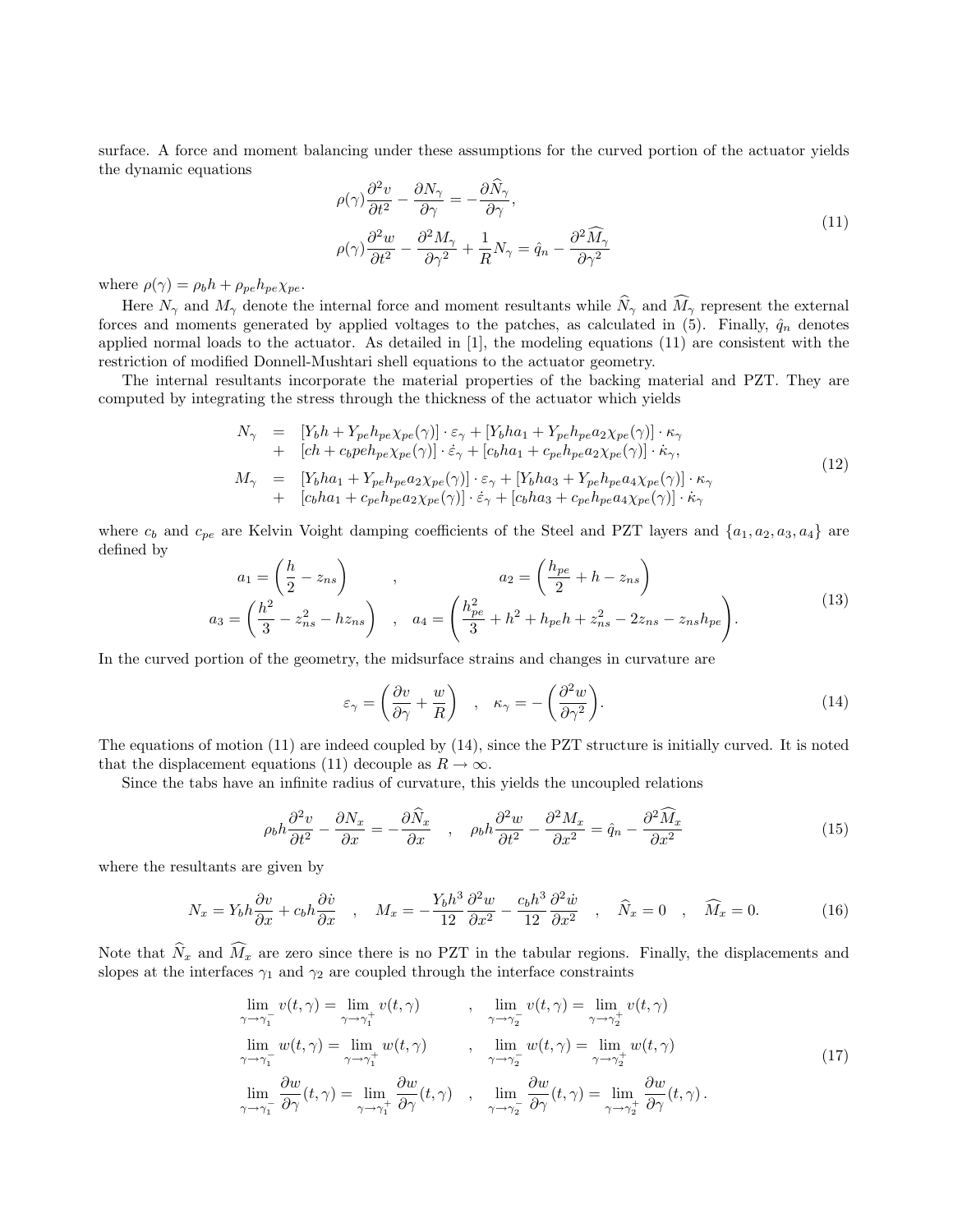#### **4.2 Boundary Conditions**

We consider four sets of boundary conditions which model the constraints commonly employed in experiments: clamped-end, pinned-end, sliding-end and free-end conditions. These boundary conditions can be applied at either end of the beam; to simplify the discussion, we summarize them at the left end ( $\gamma = 0$ ) and note that similar expressions hold at  $\gamma = L$ .

#### **(i) Clamped-End Conditions**

$$
v(t,0) = 0, \quad w(t,0) = \frac{\partial w}{\partial \gamma}(t,0) = 0 \tag{18}
$$

#### **(ii) Pinned-End Conditions**

$$
v(t,0) = 0, \quad w(t,0) = M_{\gamma}(t,0) = 0 \tag{19}
$$

#### **(iii) Sliding-End Conditions**

$$
w(t,0) = v(t,0) \tan(\phi_i), \quad M_\gamma(t,0) = 0, \quad N_\gamma(t,0) = -Q_\gamma(t,0) \tan(\phi_c)
$$
 (20)

#### **(iv) Free-End Conditions**

$$
N_{\gamma}(t,0) = M_{\gamma}(t,0) = 0\tag{21}
$$

In the sliding end condition,  $Q_{\gamma}$  denotes the shear force resultant and  $\phi_i$  and  $\phi_c$  denote the initial angle of the actuator and the angle obtained after a load is applied (see Figure 3). It can be noted that to within a first-order approximation,  $\phi_i$  and  $\phi_c$  are related by the expression  $\phi_c = \phi_i + \frac{\partial w}{\partial \gamma}$ . Finally, for implementation purposes, it has been observed that physically reasonable results can be obtained with the approximation  $Q_{\gamma} = 0$  which is typically enforced in first-order shell theory. This yields the natural boundary condition  $N_{\gamma} = 0$  which is easily implemented.

We note that care must be exhibited when specifying boundary conditions at the left and right ends of the actuator to ensure model well-posedness. For example, the specification of free-end conditions at both  $\gamma = 0$ and  $\gamma = L$  will yield rigid body modes and hence will not enforce unique solutions since solutions differing by a constant will be equivalent. For the experiments reported in Section 6, clamped-end conditions were enforced at  $\gamma = 0$  and sliding-end conditions were employed at  $\gamma = L$ .

#### **4.3 Weak Formulation**

To accommodate the discontinuities due to the patch and to reduce smoothness requirements on the basis functions employed for numerical implementation, we consider a corresponding weak form of the modeling system. The state space is taken to be the square-integrable function space  $X = L^2(\Omega) \times L^2(\Omega)$  where  $\Omega$  is the support of the actuator. The test functions depend upon the boundary conditions under consideration. For clamped, pinned, or sliding-end boundary conditions at  $\gamma = 0$  and free-end conditions at  $\gamma = L$ , we respectively employ the spaces

$$
V = \{(\varphi, \psi) \in H^1 \times H^2 \mid \varphi(0) = 0, \psi(0) = \psi'(0) = 0\}
$$
  
\n
$$
V = \{(\varphi, \psi) \in H^1 \times H^2 \mid \varphi(0) = 0, \psi(0) = 0\}
$$
  
\n
$$
V = \{(\varphi, \psi) \in H^1 \times H^2 \mid \psi(0) = \varphi(0) \tan(\phi_i)\}.
$$
\n(22)

We note that the constraints  $M_{\gamma}(L) = N_{\gamma}(L) = 0$  are natural boundary conditions which do not require any restriction of the underlying Sobolev spaces. Analogous definitions are employed when considering other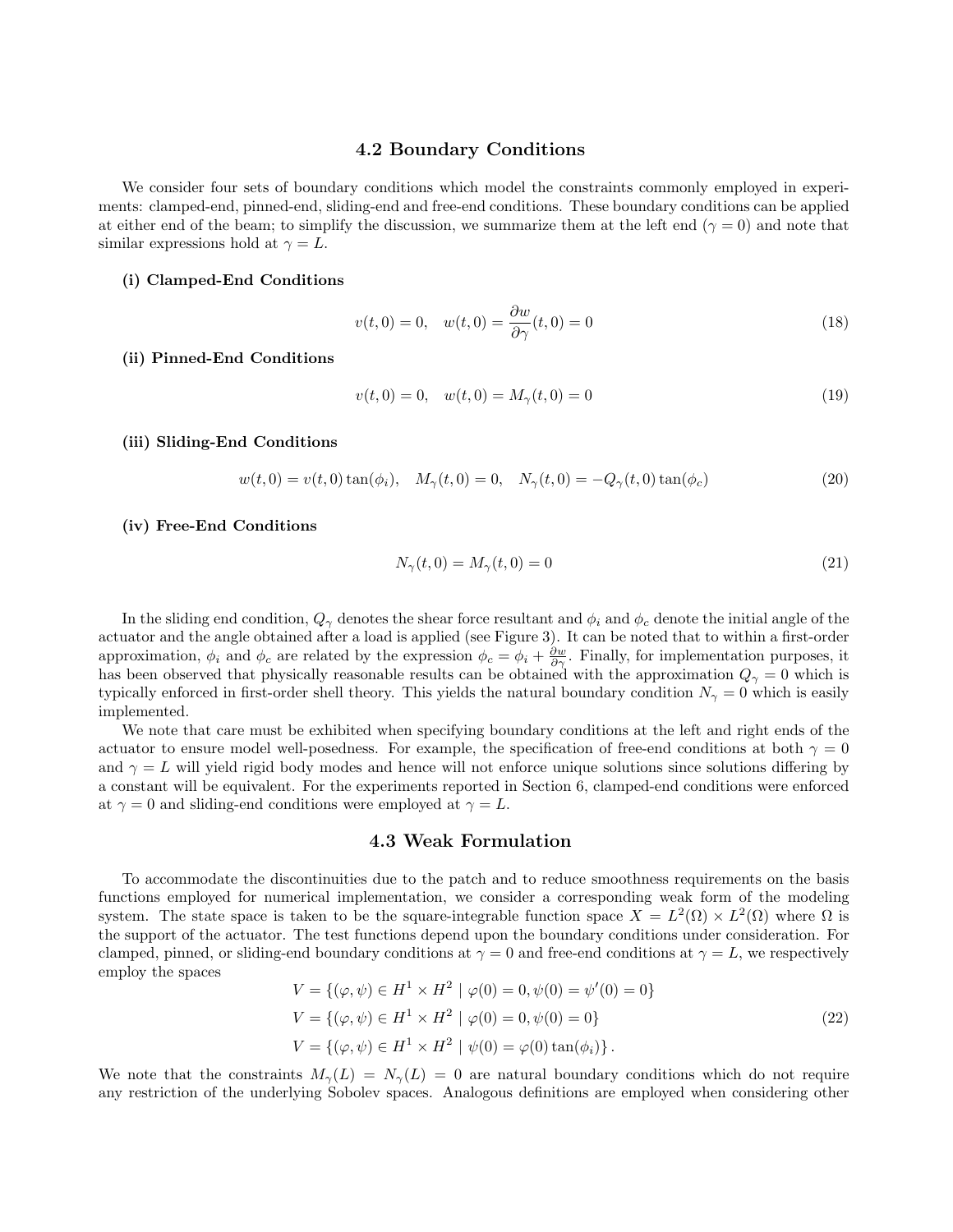combinations of boundary conditions. It is noted that the first derivatives of the longitudinal test functions and the second derivatives of the transverse test functions may not exist at the interface points  $\gamma_1$  and  $\gamma_2$ .

A weak form of the displacement model (11) is then: Find  $(v, w)$  such that

$$
\int_0^L \left\{ \rho(\gamma) \frac{\partial^2 v}{\partial t^2} \varphi + N_\gamma \frac{\partial \varphi}{\partial \gamma} - \widehat{N}_\gamma \frac{\partial \varphi}{\partial \gamma} \right\} d\gamma = 0
$$
\n
$$
\int_0^L \left\{ \rho(\gamma) \frac{\partial^2 w}{\partial t^2} \psi - M_\gamma \frac{\partial^2 \psi}{\partial \gamma^2} + \frac{1}{R} N_\gamma \psi - \widehat{q}_n \psi + \widehat{M}_\gamma \frac{\partial^2 \psi}{\partial \gamma^2} \right\} d\gamma = 0
$$
\n(23)

for all  $(\varphi, \psi)$  in the appropriate space V.

## **5 Numerical Implementation Techniques**

To find the solution of (23), we use a Galerkin finite element method with basis functions chosen to satisfy smoothness requirements as well as boundary and interface conditions. Reference elements and an ordering of the unknowns are chosen to reduce the computational cost. Transition elements are used at the material interfaces to reduce the order of the discretized model and still maintain numerical accuracy. Gaussian quadrature is used for the resulting integrals of the basis functions and a Crank-Nicholson scheme is used to solve the resulting first-order system of differential equations.

### **5.1 Transition Elements**

Transition elements can be used to reduce the number of degrees of freedom from one element to another. The one dimensional elements presented here take the function and the derivative value on one side of the element and reduce it to just the function value on the other side. This element is useful in taking a cubic Hermite element, where both the function and the derivative values are continuous and reducing it to just the function value. Figure 4b illustrates how two cubic Hermite elements can be joined together so that only the function value is continuous across the interface.



**Figure 4.** (a) Left  $(-)$  and right  $(\cdot)$  transition elements reducing the degrees of freedom from 2 on the boundary to 1 in the interior. (b) Left  $(-)$  and right  $(-)$  transition elements adjoining two cubic Hermite elements  $(-)$ . Only the function value is continuous across  $\xi = 0$ .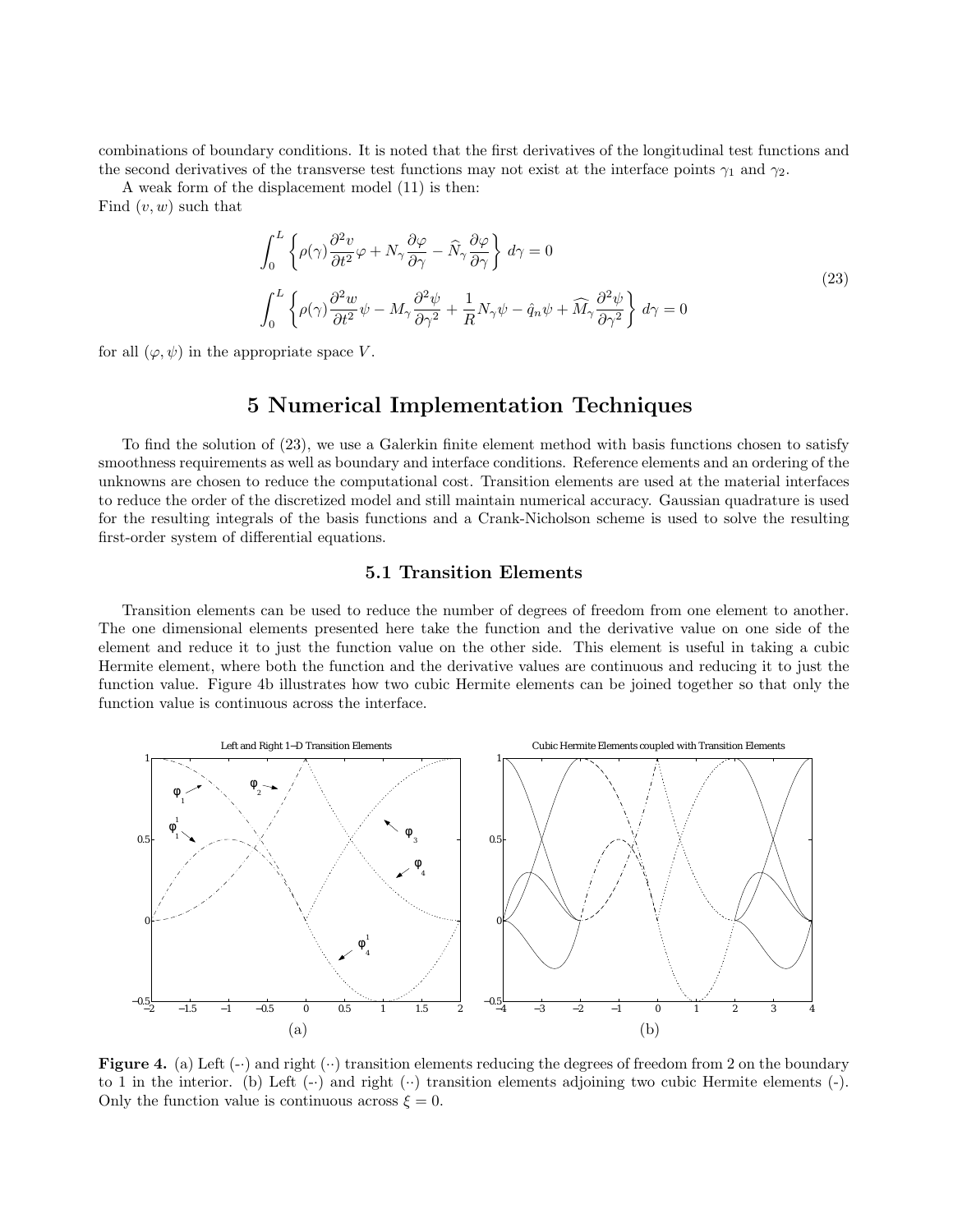This technique is well suited to physical problems involving two homogeneous materials joined at an interface. Inside each homogeneous material, a function could be continuous and have a continuous first derivative. However, at the interface, only the function itself is required to be continuous. The use of cubic Hermite basis functions will give the  $C^1(\Omega)$  continuity in the interior of each region, while transition elements on either side of the interface would force only the function to be continuous across the interface.

The transition elements in Figure 4a, as derived in [11], consists of the right and left elements

$$
\begin{aligned}\n\phi_1 &= \frac{3}{4} - \frac{1}{2}\xi - \frac{1}{4}\xi^2, & \phi_1^1 &= \frac{1}{2} - \frac{1}{2}\xi^2, & \phi_2 &= \frac{1}{4} + \frac{1}{2}\xi + \frac{1}{4}\xi^2 \\
\phi_3 &= \frac{1}{4} - \frac{1}{2}\xi + \frac{1}{4}\xi^2, & \phi_4 &= \frac{3}{4} + \frac{1}{2}\xi - \frac{1}{4}\xi^2, & \phi_4^1 &= -\frac{1}{2} + \frac{1}{2}\xi^2\n\end{aligned} \tag{24}
$$

where  $\xi \in [-1, 1]$ .

#### **5.2 Finite Element Method**

We begin by dividing the THUNDER actuator into 3 regions. The first and third regions  $[0, \gamma_1]$  and  $[\gamma_2, L]$ , are the straight steel tabs which do not support the piezoceramic while the curved second region  $[\gamma_1, \gamma_2]$ , consists of the PZT and the steel backing as depicted in Figure 5a. Each region is uniformly partitioned into  $N_i$ ,  $(i = 1, 2, 3)$  elements for a total of  $N = N_1 + N_2 + N_3$  elements across the entire actuator with the nodes labeled as  $\theta_i$ ,  $(i = 0, \dots, N)$  as in Figure 5b. The set of nodes that correspond to the interface elements of the 3 regions (i.e., nodes of elements  $N_1, N_1 + 1, N_1 + N_2, N_1 + N_2 + 1$ ) are labeled  $\partial \Omega_N$  while the remaining nodes away from the material discontinuities are in the set denoted by  $\Omega_N$ . These sets will be used to differentiate between transition elements and cubic Hermite elements when we define the finite element space.

The finite element space  $V_N$  considered consists of cubic Hermite and transition elements that satisfy boundary and interface conditions. Left and right transition elements  $\phi_k$  are defined by (24) while the cubic Hermite shape functions satisfy

$$
\psi_j^0(\theta_i) = \delta_{ij}, \quad \psi_j^1(\theta_i) = 0, \quad \frac{d\psi_j^0}{d\theta}(\theta_i) = 0, \quad \frac{d\psi_j^1}{d\theta}(\theta_i) = \delta_{ij}
$$
\n
$$
(25)
$$

where  $\delta_{ij}$  is the Kronecker delta. The i<sup>th</sup> basis functions also vanish outside the interval  $[\theta_{i-1}, \theta_{i+1}]$ . In the space  $V_N$ , the longitudinal displacement  $v(\theta_l)$  is a linear combination of the transition and cubic Hermite basis functions which we shall call  $\varphi_i$  and the transverse displacement  $w(\theta_l)$  is a linear combination of the cubic Hermite basis functions  $\psi_i$ ,

$$
v(\theta_l) = \sum_{i=0}^{N} v_i \varphi_i(\theta_l) = \sum_{i \in \Omega_N} v_i \psi_i^0(\theta_l) + \sum_{i \in \Omega_N} v'_i \psi_i^1(\theta_l) + \sum_{i \in \partial \Omega_N} v_i \phi_i(\theta_l)
$$
  

$$
w(\theta_l) = \sum_{j=0}^{N} w_j \psi_j^0(\theta_l) + \sum_{j=0}^{N} w'_j \psi_j^1(\theta_l)
$$
 (26)



Figure 5. (a) Partition of THUNDER actuator; (b) Coordinate system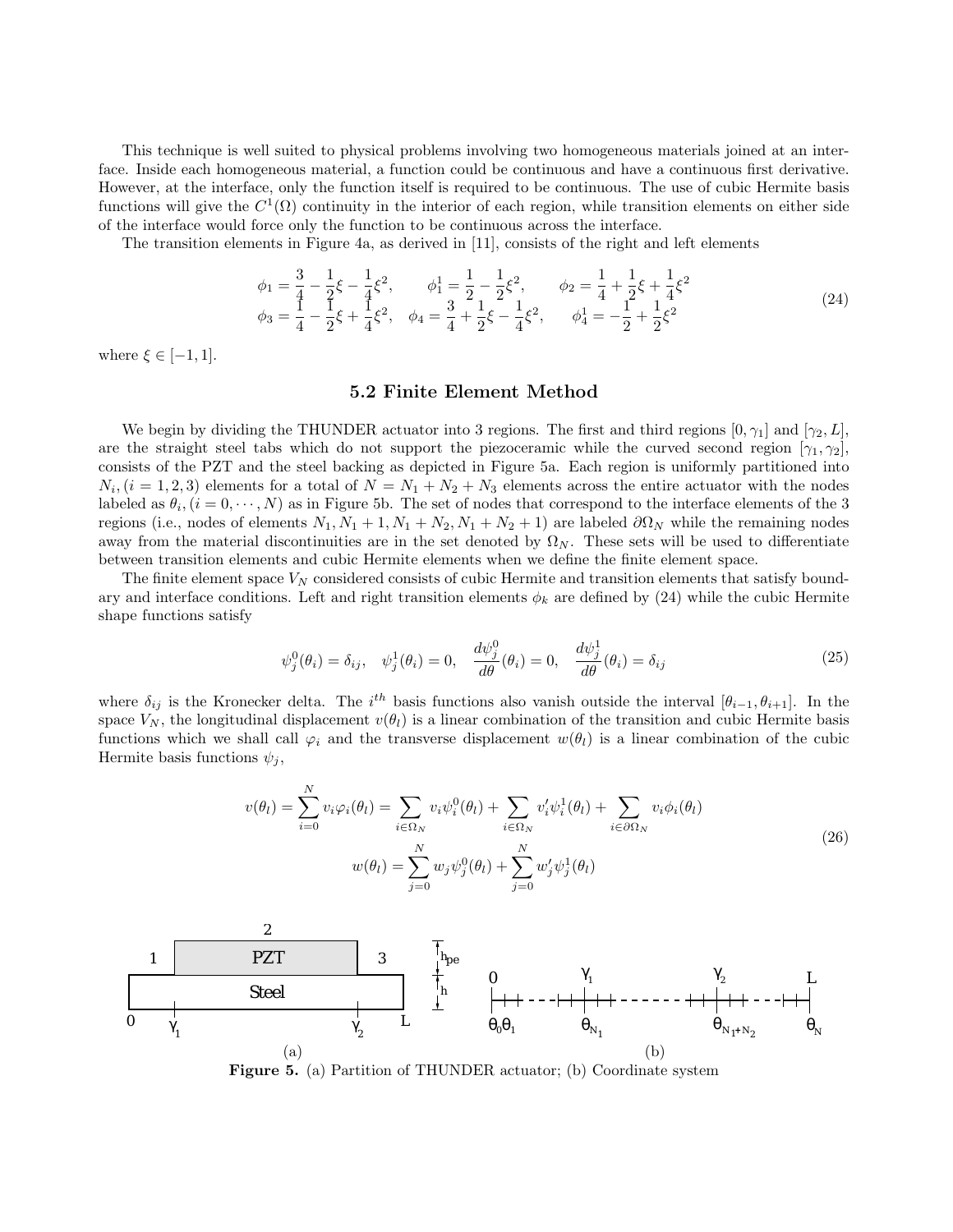where  $\{v_i, v'_i, w_i, w'_i\}$  represent the function and derivative values of  $v(\theta_l)$  and  $w(\theta_l)$  at the  $i^{th}$  node (i.e.,  $v_i =$  $v(\theta_i)$ .

The essential boundary conditions in (22) are enforced by removing or forming linear combinations (in the case of the sliding condition) of the boundary basis functions  $\{\varphi_0, \psi_0^0, \psi_0^1, \varphi_N, \psi_N^0, \psi_N^1\}$ . The interface conditions are imposed by formulating the model with respect to arclength in each region and having only 1 node at the interfaces. This enforces the appropriate function and derivative continuity conditions across the interfaces.

The basis functions together with the boundary conditions define the finite element space  $V_N$ . A linear system of equations is obtained by considering a discretization of the weak formulation of the model (23) with basis functions employed as test functions. This yields a linear system expressed as the following matrix system,

$$
A\ddot{v} + B\dot{v} + C\dot{w} + Dv + Ew = \hat{N}
$$
  
\n
$$
F\ddot{w} + G\dot{v} + H\dot{w} + Iv + Jw = \hat{M}
$$
\n(27)

where the matrices  $A, \dots, J$  consist of discretized integrals of the basis functions using Gaussian quadrature so that they are computed to machine accuracy. The coefficients of  $v$  and  $w$  as a vector of unknowns are ordered such that the value of the function and of the derivative at the nodes are adjacent. This reduces the number of bands in the matrices  $A, \dots, J$  which lowers the cost in solving the linear system, as compared to a complete ordering of function values at the nodes followed by derivative values. Since the partition in each region is uniform, the use of reference elements reduces the cost of forming the matrices by only requiring 1 calculation of the basis function integrals per region. To solve these second order equations, we consider the method of reducing the equations to a first order system. This has the advantage of utilizing first order ODE solvers and is of standard form for linear control theory. The disadvantage is that the size of the system is doubled and the mass matrices  $A$  and  $F$  must be inverted and stored, thus losing the sparseness of the problem.

The first order system will be of the form  $\dot{x} = \tilde{A}x + b$  where  $x = [v_0, v'_0, \dots, v_N, v'_N, w_0, w'_0, \dots, w_N, w'_N]^T$ denotes a vector of the unknown coefficients given in (26). This can be integrated in time by using backward Euler or Crank-Nicholson (Trapezoid) rather easily. The system in first order form is,

$$
\begin{pmatrix}\n\dot{v} \\
w \\
\dot{v} \\
\dot{w}\n\end{pmatrix} = \begin{pmatrix}\n0 & 0 & 1 & 0 \\
0 & 0 & 0 & 1 \\
-A^{-1}D & -A^{-1}E & -A^{-1}B & -A^{-1}C \\
-F^{-1}I & -F^{-1}J & -F^{-1}G & -F^{-1}H\n\end{pmatrix} \begin{pmatrix}\nv \\
w \\
\dot{v} \\
\dot{w}\n\end{pmatrix} + \begin{pmatrix}\n0 \\
0 \\
A^{-1}\hat{N} \\
F^{-1}\hat{M}\n\end{pmatrix}.
$$
\n(28)

It is noted that the steady state conditions  $\dot{v} = \dot{w} = 0$  yields the steady state equations of motion.

#### **5.3 Time Integration and Boundary Conditions**

A Crank-Nicholson scheme is used to perform the time discretization of (28). This is done by building the global matrix A on the entire interval  $[0, L]$  and approximating the integral of (28) with the trapezoid method. This leads to the system,

$$
\left(1 - \frac{\Delta t}{2}\tilde{A}\right)x_{+} = \left(1 + \frac{\Delta t}{2}\tilde{A}\right)x_{-} + \Delta t b\tag{29}
$$

which we will denote  $\bar{A}x_+ = \bar{b}$ . Since the matrices  $A, \dots, J$  are constructed on the entire interval [0, L], the global matrix  $A$  will have full rank. However, construction on the entire interval does not enforce all of the boundary conditions. Doing this is equivalent to free boundary conditions on both ends, which is not well-posed. To enforce a clamped boundary condition, the appropriate row in the global matrix A must be zeroed out with a 1 placed on the diagonal to keep the matrix from going singular. The appropriate node in the right hand side  $\overline{b}$  must also be set to the boundary condition value. As an example, consider the PZT fixed at the left end. This means that the node  $x_0$  is a boundary node. To make sure the displacements are zero at that node, we shall set the value of  $v_0$  and  $w_0$  to zero. This is done by zeroing out the first row of A and setting  $a_{(1,1)}$  to 1 and zeroing out row  $N + 1$  in  $\overline{A}$  (since the length of v is N, the value of w at the left boundary node is in row  $N+1$  in the vector x) and setting  $a_{((N+1),(N+1))}$  to 1. Finally,  $\bar{b}_1$  and  $\bar{b}_{N+1}$  are set to zero.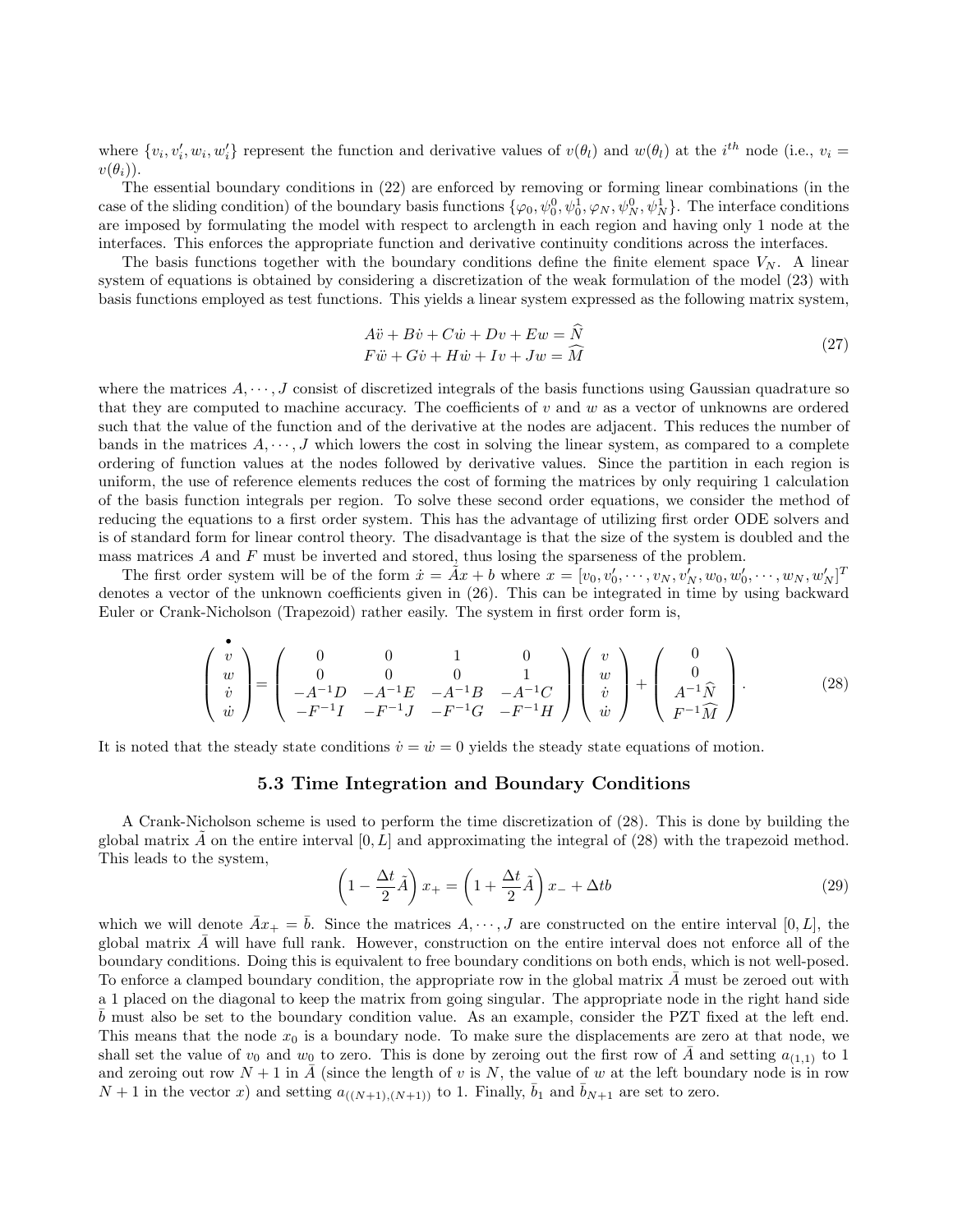

**Figure 6.** Displacement model  $(x)$  vs Experimental data  $(\cdot)$ 

### **6 Experimental Validation**

To illustrate the performance of the displacement model presented in Section 4, we consider an actuator having clamped-end conditions at the left edge ( $\gamma = 0$ ) and sliding-end conditions at the right edge ( $\gamma = L$ ). The thickness of the PZT patch is 8 mils while the thickness of the steel backing is 10 mils. The LaRC-SI glue layer is 1 mil in thickness and its contribution to the displacement model is ignored. The actuator is driven with 120 Volts at 1Hz to minimize the inertial effects. The displacement data is taken by measuring the maximum vertical displacement of the actuator from the zero voltage rest position. The numerical data is taken by interpolating the results from the discretized model and calculating the maximum displacement.

The models relation between the input voltage and strains generated in the THUNDER transducer is compared with experimental data in Figure 6. To illustrate transient behavior quantified by the model, we start with an initial voltage of 0V and apply five periodic input cycles. By the second cycle, the modeled dynamics have settled into the periodic cycle exhibited by the steady state data. The parameters  $P_R = 0.03$ ,  $\eta = 0.25$ ,  $\bar{E}_c = 1.9899 \times 10^{-3}$ ,  $c = 1.5188$ ,  $b = 2.2407 \times 10^{-4}$ ,  $c_2 = 41.366$ ,  $\beta = 1.152 \times 10^{-5}$ ,  $Y_{pe} = 1.77 \times 10^{11}$ ,  $Y_b = 1.73 \times 10^{11}$ ,  $c_{pe} = 1.0 \times 10^9$  and  $c_b = 2.00 \times 10^{10}$  were obtained through a least squares fit to the data.

## **7 Conclusions**

The model described here provides a technique for quantifying the displacements in a THUNDER actuator generated by applied voltages by utilizing a hysteretic electric field-polarization relationship. The hysteresis and saturation nonlinearities were modeled with a free energy approach while Newtonian principles were used to derive PDE models characterizing displacements for a variety of boundary conditions and exogenous loads. The validity of the displacement model was illustrated through comparison with experimental data.

It should be noted that dynamic elastic effects were not used in deriving the E-P relation and therefore the model should be restricted to low drive regimes. The inclusion of such terms and other linear dielectric loss terms is currently under investigation.